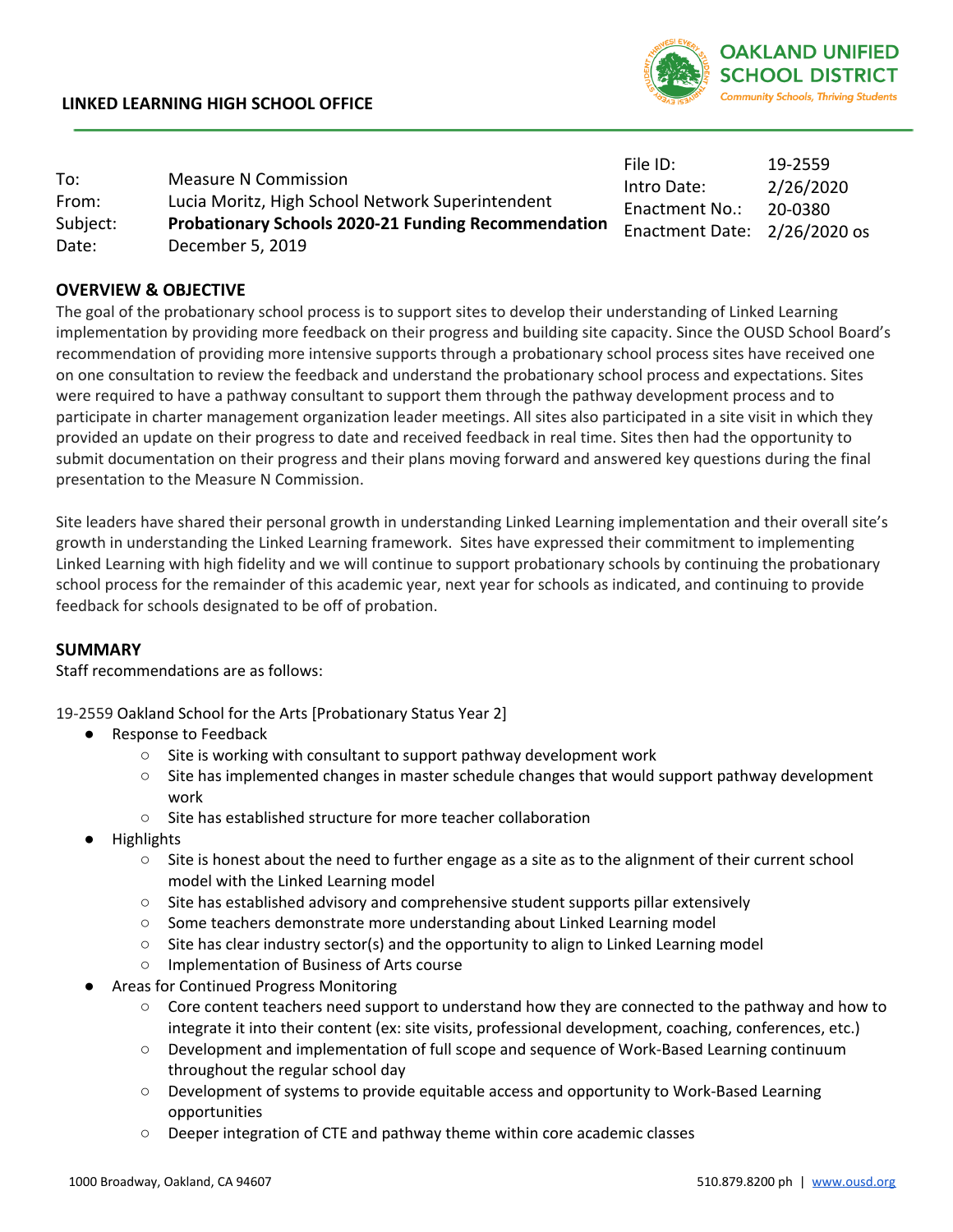

- Clear pathway student outcomes
- Work with consultant to ensure that all 4 pillars are fully developed and integrated and reflected in pathway program of study
- Develop clear action steps that will be taken to address the previous feedback provided
- Staff needs continued support in understanding what is Linked Learning and how to integrate the pieces they have developed
- Establishing protected collaboration time for teachers